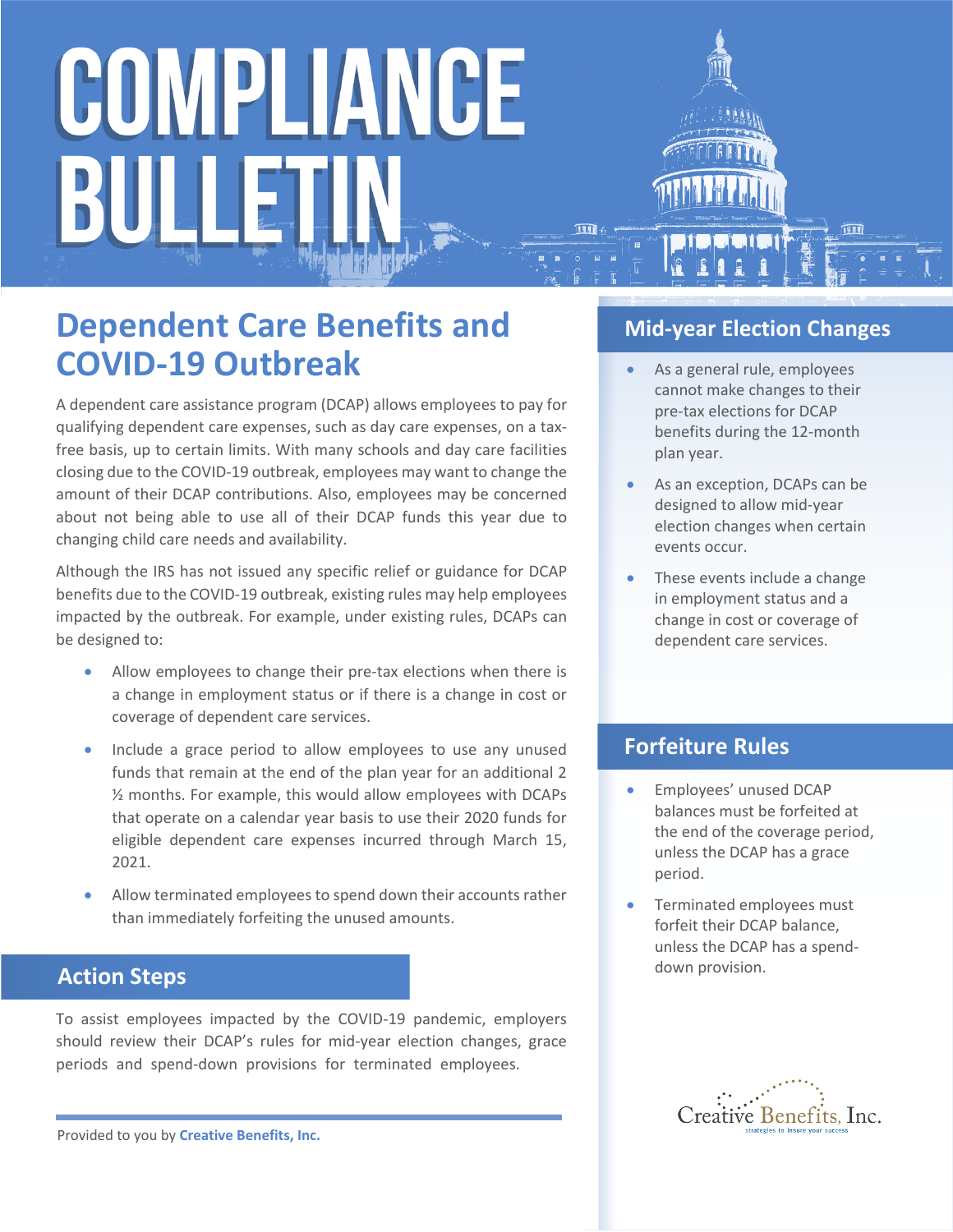## **COMPLIANCE BULLETIN**

#### **DCAP – Key Legal Rules**

A DCAP is an employer-sponsored benefit plan that allows employees to pay for certain dependent care expenses on a tax-free basis, up to a specified limit. Most DCAPs are structured so that employees make contributions on a pre-tax basis through an Internal Revenue Code (Code) Section 125 cafeteria plan. Because of these tax advantages, DCAPs are subject to a number of legal restrictions.

 $\sum$ 

#### **Impact of COVID-19 Outbreak**

The COVID-19 outbreak may impact employees' DCAP benefits in a variety of ways. Many employees are experiencing changes with day care providers and schools and may need to adjust their pre-tax contribution amounts. Other employees may be concerned that they will forfeit unused amounts in the DCAP account because their child care expenses or employment status has changed. Employers with DCAPs should be familiar with legal restrictions that may impact employees during the COVID-19 outbreak. Employers may design their DCAPs to help minimize the impact of the COVID-19 outbreak on employees' DCAP benefits.

#### *Mid-year Election Changes*

DCAPs that include pre-tax contributions must comply with the Code Section 125 restrictions on mid-year election changes. Under Section 125, participant elections must made before the first day of the plan year and must remain in effect until the beginning of the next plan year. This means that participants typically cannot make changes to their DCAP elections during a plan year.

Employers do not have to permit any exceptions to the election irrevocability rule. However, IRS regulations permit employers to design their DCAPs to allow employees to change their elections during the plan year, if certain conditions are met. DCAPs may be designed to allow employees to change their elections when the following events occur, provided that the employee's requested change is consistent with the event:

| <b>Event</b>                          | <b>Description</b>                                                                                                                                                                                                                                                                                                                                                                                                                                                                                                                                                   |
|---------------------------------------|----------------------------------------------------------------------------------------------------------------------------------------------------------------------------------------------------------------------------------------------------------------------------------------------------------------------------------------------------------------------------------------------------------------------------------------------------------------------------------------------------------------------------------------------------------------------|
| <b>Change in Status</b><br>Event      | A change in the employee's number of dependents, a change in employment status of the<br>employee or spouse, a change in the place of residence of the employee, spouse or dependent<br>or the employee's spouse or a dependent child ceasing to satisfy dependent eligibility<br>requirements may allow an employee to change his or her election during a plan year. This may<br>occur, for example, if an employee changes work schedules from full time to part time, which<br>reduces the hours of child care needed and the amount of dependent care expenses. |
| <b>Changes in Cost</b><br>or Coverage | Changes in cost and coverage for dependent care services may allow an employee to change his<br>or her election during the plan year. This may occur when a child care provider is no longer<br>providing care (for example, a daycare closes or a summer camp cancels), when an employee<br>switches from a paid provider to free care (for example, a relative or neighbor), when an employee<br>no longer needs child care or when an employee needs additional child care due to a school<br>closure.                                                            |